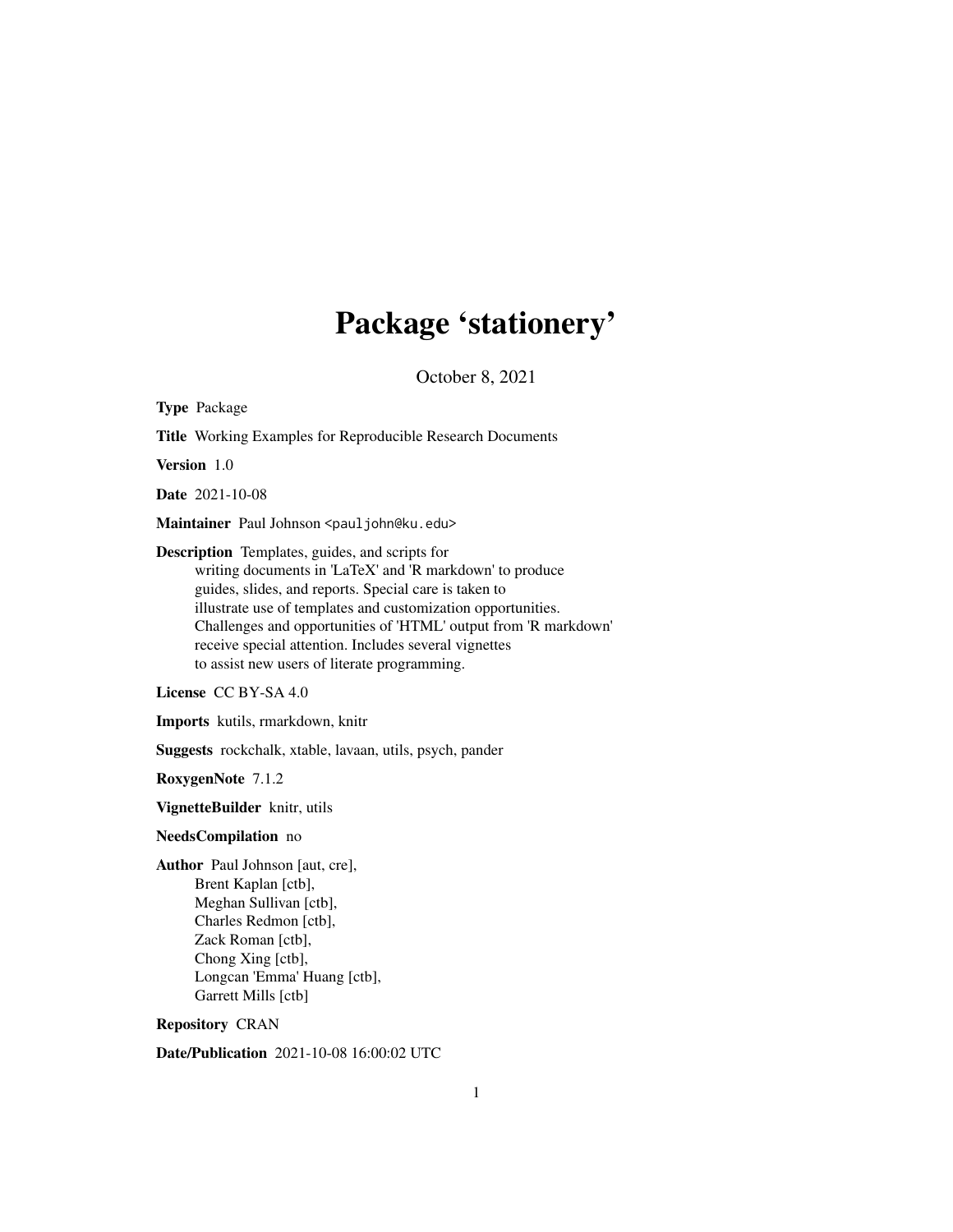## <span id="page-1-0"></span>R topics documented:

| Index | 14 |
|-------|----|
|       |    |
|       |    |
|       |    |
|       |    |
|       |    |
|       |    |
|       |    |
|       |    |

blankPDF *create white background empty PDF*

### Description

Sometimes you need a placeholder. If you do, this is it!

#### Usage

```
blankPDF(
 file,
 height = 1,
 width = 3.5,
 messg = "Your Logo Could Be Here",
 pointsize = 12,
 col = "gray50")
```
#### Arguments

| file      | A file name for output                                            |
|-----------|-------------------------------------------------------------------|
| height    | inches                                                            |
| width     | inches                                                            |
| messg     | Default is a reminder statement, but set "" if you don't want it. |
| pointsize | Default is 12                                                     |
| col       | Color for text in messg parameter. Default is gray50              |

#### Value

NULL is returned if file was created. Otherwise error is reported.

#### Author(s)

Paul Johnson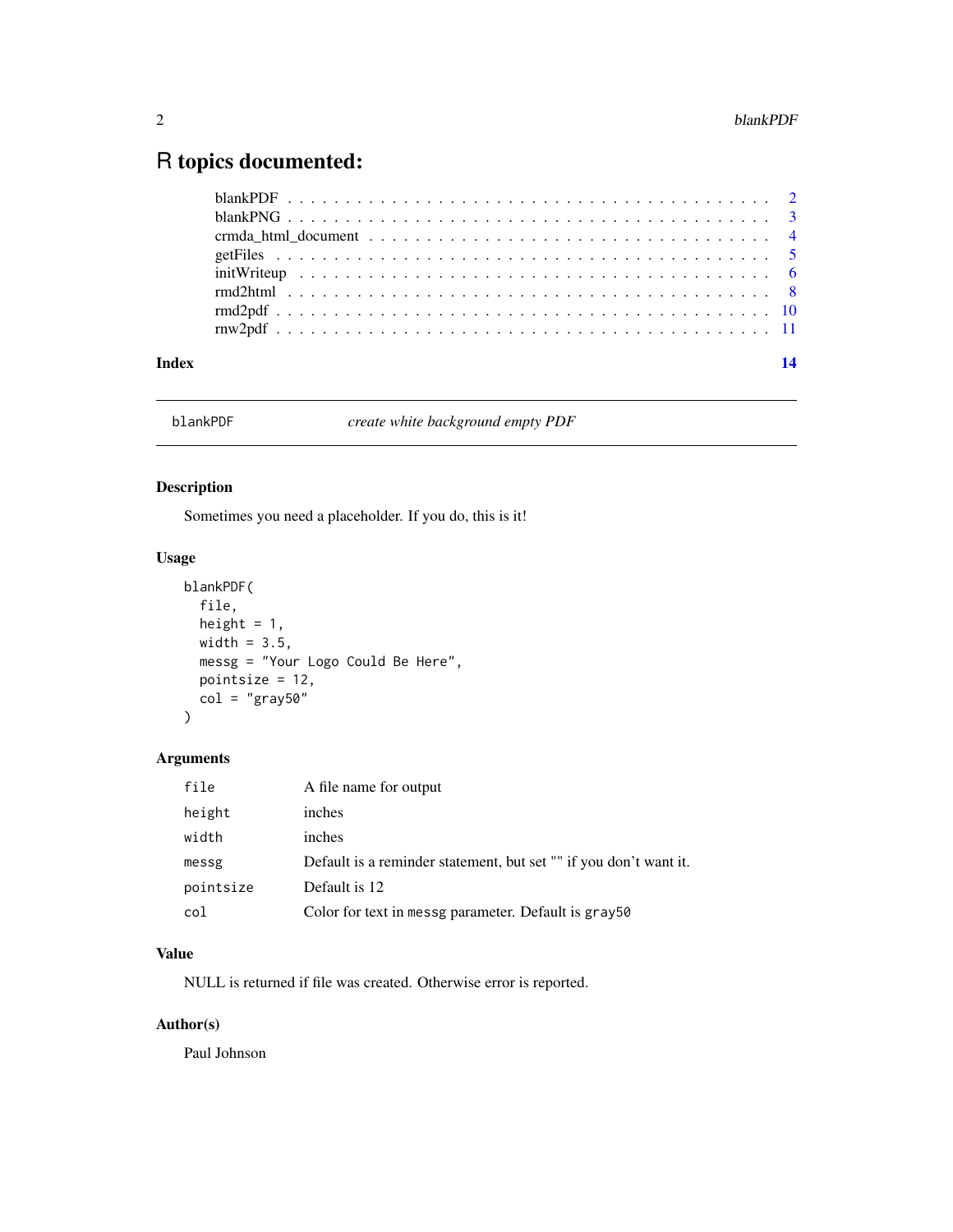#### <span id="page-2-0"></span>blankPNG 3

#### Examples

```
tdir <- tempdir()
dir.create(file.path(tdir, "blanks"), recursive = TRUE)
fn1 <- file.path(tdir, "blanks", "blank1.pdf")
blankPDF(file = fn1, messg = "Do you want a message?")
## Please inspect
if(interactive()) browseURL(fn1)
fn2 <- file.path(tdir, "blanks", "blank2.pdf")
blankPDF(file = fn2, height = 2, width = 3, messg = "")
if(interactive()) browseURL(fn2)
## delete test directory
unlink(file.path(tdir, "blanks"), recursive = TRUE)
```
blankPNG *create white background empty PNG*

#### Description

Sometimes you need a placeholder. If you do, this is it!

#### Usage

```
blankPNG(
  file,
 height = 250,
 width = 250,
 messg = "Your Logo Could Be Here",
 pointsize = 12,
  col = "gray50")
```
#### Arguments

| file      | A file name for output                                                                          |
|-----------|-------------------------------------------------------------------------------------------------|
| height    | pixels                                                                                          |
| width     | pixels                                                                                          |
| messg     | Default is a reminder statement inside the resulting image, but set "" if you don't<br>want it. |
| pointsize | pointsize 12 default                                                                            |
| col       | Color for text in messg parameter. Default is gray50                                            |

#### Value

NULL is returned if file was created. Otherwise error is reported.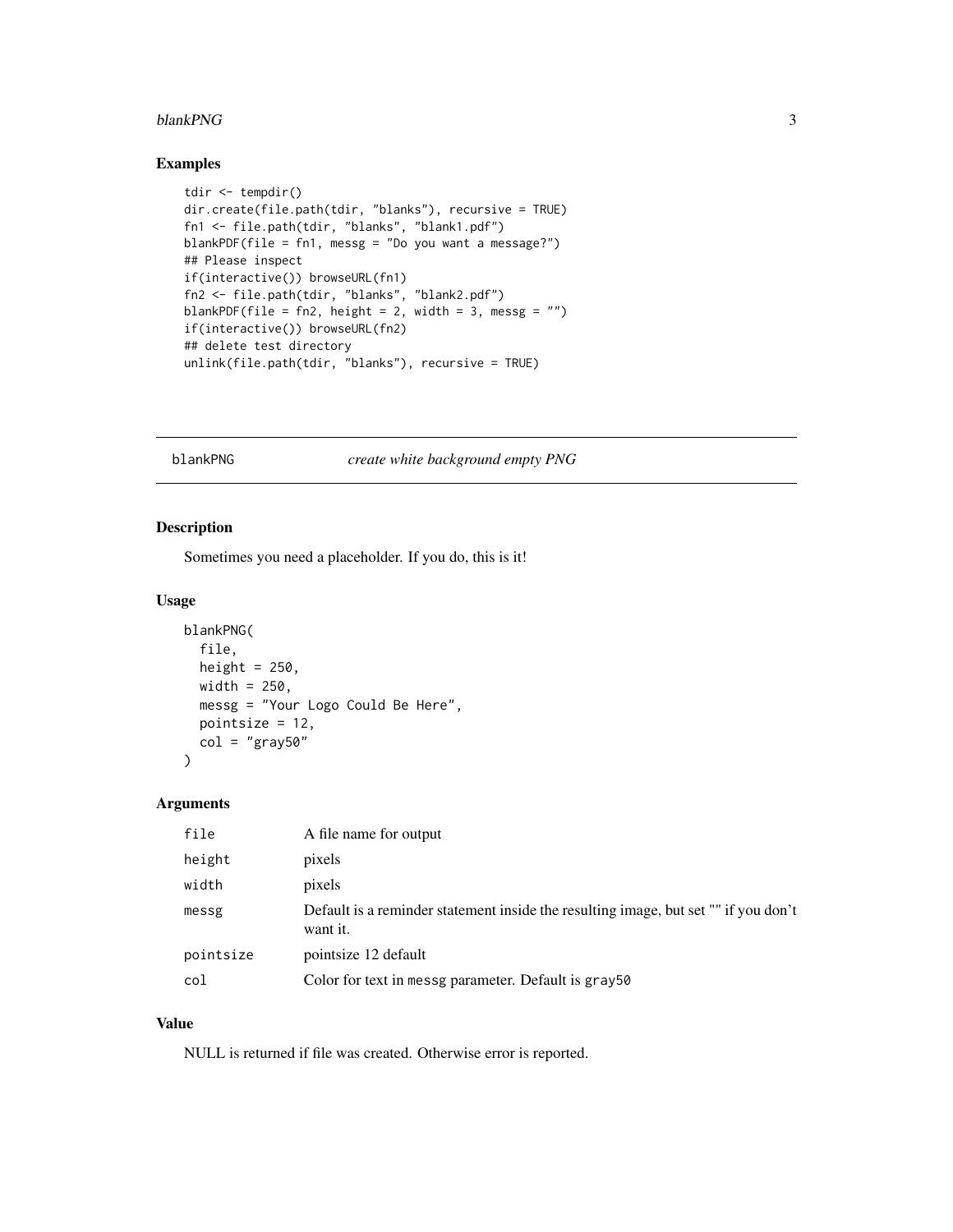#### <span id="page-3-0"></span>Author(s)

Paul Johnson

#### Examples

```
tdir <- tempdir()
dir.create(file.path(tdir, "blanks"), recursive = TRUE)
fn1 <- file.path(tdir, "blanks", "blank1.png")
blankPNG(file = fn1, messg = "Do you want a message?")
## Please inspect
if(interactive()) browseURL(fn1)
fn2 <- file.path(tdir, "blanks", "blank2.png")
blankPNG(file = fn2, height = 2, width = 3, messg = "")
if(interactive()) browseURL(fn2)
## delete test directory
unlink(file.path(tdir, "blanks"), recursive = TRUE)
```

| crmda_html_document | Custom output_format object to make MathJax work with custom |  |  |
|---------------------|--------------------------------------------------------------|--|--|
| HTML template       |                                                              |  |  |

#### Description

The rmarkdown::html\_document fails to use MathJax if a custom HTML template is supplied. This is described here <https://github.com/rstudio/rmarkdown/issues/727>. The workaround is to provide this wrapper.

#### Usage

```
crmda_html_document(template = "theme/guide-template.html", ...)
```
#### Arguments

| template | Name of template file.                                   |
|----------|----------------------------------------------------------|
| $\cdots$ | Any arguments passed along to html_document in rmarkdown |

#### Details

This function is needed only so as to "fool" pandoc in order to make an HTML document compatible with MathJax. See the example files created by initWriteup("rmd2html-guide") for a usage example.

#### Value

html\_document object with custom template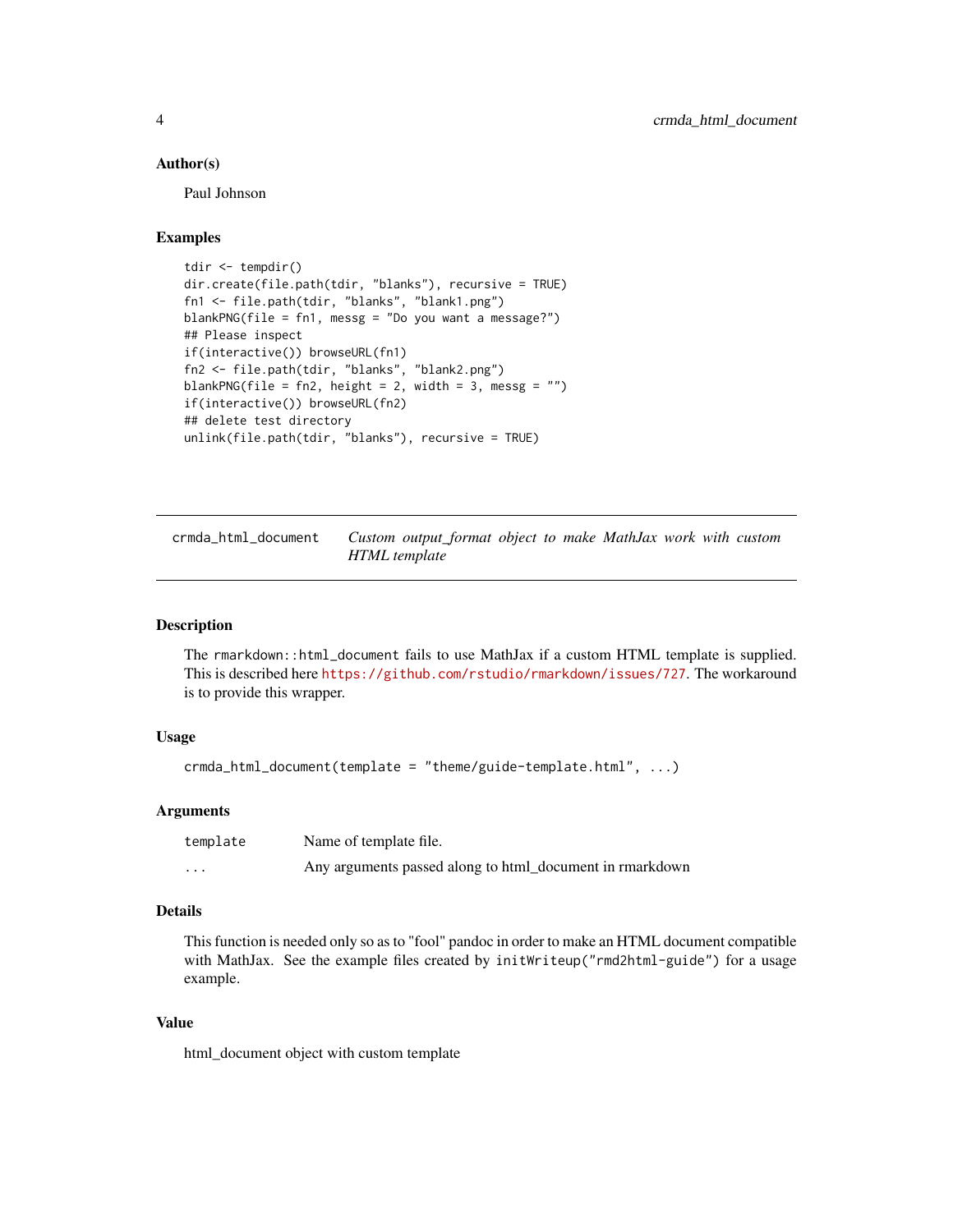#### <span id="page-4-0"></span>getFiles 5

#### Author(s)

Paul Johnson

#### Examples

```
tdir <- tempdir()
doctype <- "rmd2html-guide"
dirout <- initWriteup(doctype, dir = file.path(tdir, doctype))
list.files(dirout)
MESSG <- paste("Inspect the YAML header output section of 'skeleton.Rmd'.",
               "It makes use of 'crmda_html_document'.")
cat(MESSG)
```
getFiles *Retrieve theme files*

#### Description

A wrapper for file.copy that retieves files from the dn = "theme" directory of a package. It ties in the file.backup function from kutils so that if a file is overwritten, then a backup copy is created, using the last modification time of the file in the backup file name.

#### Usage

```
getFiles(
  fn,
 pkg = "stationery",
  overwrite = FALSE,
 backup = overwrite,
  pkgdir = "theme",
  outputdir = "theme"
\lambda
```
#### Arguments

| fn        | A file name vector. In stationery, this is typically retrieving logo images or<br>theme files.                                                                                                                                                                            |
|-----------|---------------------------------------------------------------------------------------------------------------------------------------------------------------------------------------------------------------------------------------------------------------------------|
| pkg       | Package name, default "stationery"                                                                                                                                                                                                                                        |
| overwrite | Default FALSE, function returns TRUE, meaning "my work was done before."<br>If TRUE, old file will be replaced.                                                                                                                                                           |
| backup    | Default is TRUE, if a file is to be overwritten, then a backup will be created with<br>kutils::file.backup.                                                                                                                                                               |
| pkgdir    | package directory name where files are found. Default is "theme" because that is<br>used in stationery and related CRMDA packages. It is the name of a directory<br>in the package's inst folder, the same place where R system. file looks for<br>files and directories. |
| outputdir | Default is same as pkgdir. A directory where file file will be copied within the<br>current working directory.                                                                                                                                                            |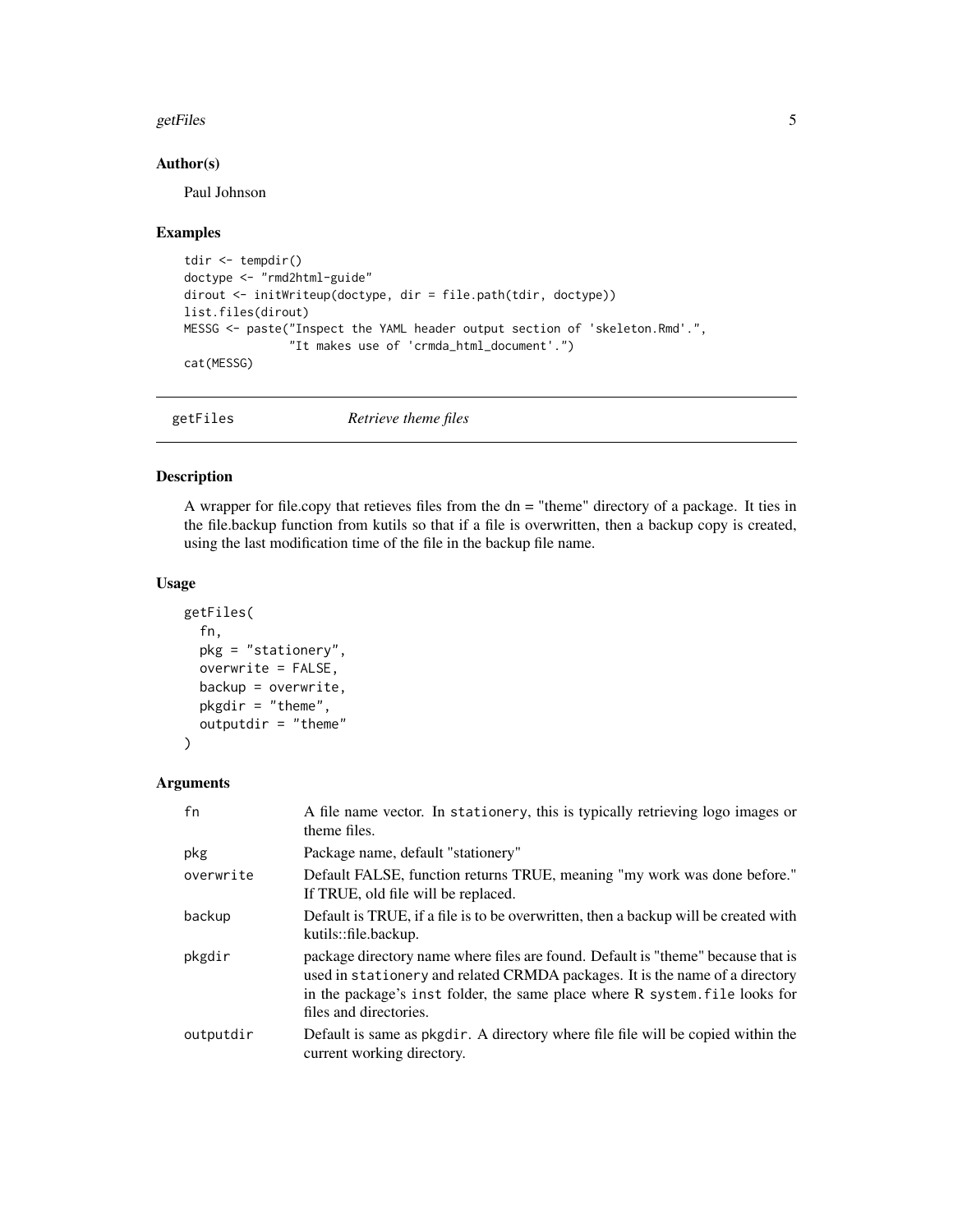#### <span id="page-5-0"></span>Details

This was originally created because we wanted to protect user logo and address files from accidental erasure. Now it has a little more versatility because overwrite=TRUE and backup=TRUE add a little bit of valuable functionality. When a file is overwritten, it should never be lost if backup=TRUE.

#### Value

TRUE if succeeded, either a file existed before (and overwrite=FALSE) or a file was copied.

#### Author(s)

Paul Johnson<pauljohn@ku.edu>

#### Examples

```
## To demonstrate, we use a temporary directory. Usage of setwd is discouraged
## in examples, so this is a little bit more indirect than a real usage would be:
tdir <- tempdir()
list.files(file.path(tdir, "theme"))
getFiles("logo.pdf", pkg = "stationery", overwrite = TRUE, outputdir = file.path(tdir, "theme"))
list.files(file.path(tdir, "theme"))
getFiles("logo.pdf", pkg = "stationery", overwrite = TRUE, outputdir = file.path(tdir, "theme"),
        backup = TRUE)
list.files(file.path(tdir, "theme"))
unlink(file.path(tdir, "theme"), recursive = TRUE)
```
initWriteup *Create skeleton for a report or guide.*

#### **Description**

The installed package includes a set of folders with document templates. initWriteup is simply an automated way to copy the template folder and skeleton document file into a new directory.

The current formats are:

- 1. rmd2html-guide
- 2. rmd2pdf-report
- 3. rnw2pdf-guide-sweave
- 4. rnw2pdf-report-sweave
- 5. rmd2pdf-guide
- 6. rnw2pdf-guide-knit
- 7. rnw2pdf-report-knit
- 8. rnw2pdf-slides-sweave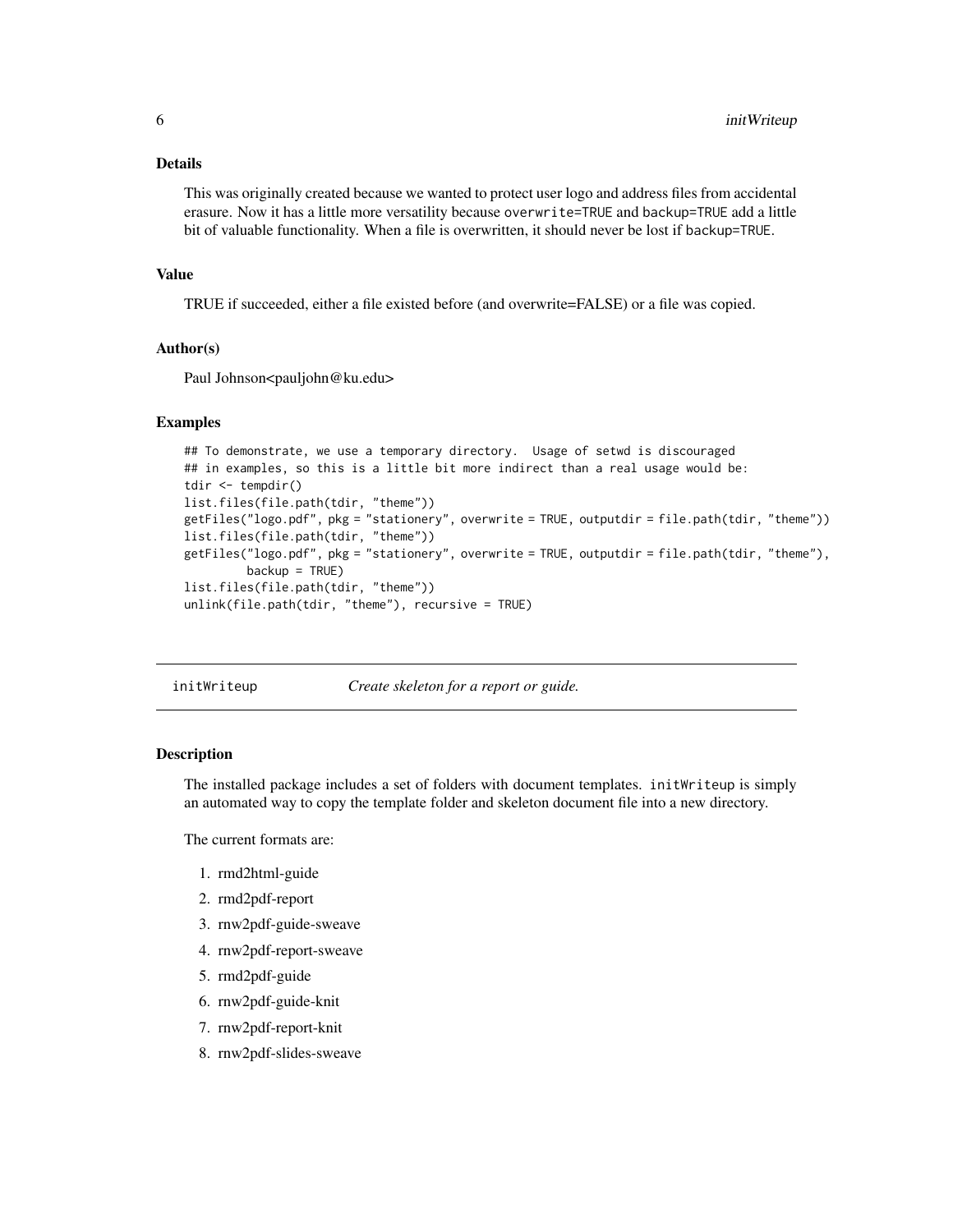#### initWriteup 7

The names represent the "from" format (rmd or rnw), the "to" format (html or pdf), the document type (guide or report), and the chunck processing program (Sweave or knitr).

Each selection offers a self-contained working document and enough information to compile that document. It also includes a shell script that can compile the document.

#### Usage

```
initWriteup(type, dir = type)
```
#### Arguments

| type | One of these character strings: c("rmd2html-guide","rmd2pdf-report","rnw2pdf-guide-knit","rn |  |
|------|----------------------------------------------------------------------------------------------|--|
| dir  | Directory into which files are inserted. Type "." for current working directory.             |  |
|      | Default is a new directory with name equal to the type parameter                             |  |

#### Value

The normalized path of the new directory

#### Details

The examples demonstrate all of the mix-and-match combinations of input document formats, output formats, and document types. The issues involved are more fully explained in the vignettes provided with the package, but a nutshell summary would be as follows.

Report or Guide?

In our terminology, a guide is a document that includes "raw" code examples and possibly output. A guide is intended for training/teaching purposes, it might be offered on http://crmda.ku.edu/guides. In contrast, a report generally will now include "raw" code and only very rarely will it have raw output. Calculations should create tables and plots that are inserted as (in LaTeX, floating) tables and figures.

Markdown ("\*.Rmd") or Noweb ("\*.Rnw")?

Documents can be prepared in markdown "Rmd" or R noweb Rnw. Either type of document can include code chunks. For creating HTML output, markdown is perhaps the most workable format. For creating PDF output, the noweb document format is better. When PDF output is desired, a markdown document must be converted to tex and then to PDF. Some LaTeX features are lost in that process, but they are not lost if we prepare the document in a noweb format (which \*is\* a LaTeX file). The details are discussed in the vignettes available with this package.

#### PDF or HTML?

The allowed components in a report or guide depend on whether the eventual output is HTML or PDF. Many features intended for PDF outpu will not work if the backend is changed to HTML. The converse is also true. While this may change in the future, at the current time, only the most basic document which does not include most of the features that we truly need will be compatible with both PDF and HTML output. That's why we need to have so many mix-and match combinations of document types and output formats.

We may have slide templates as well, at some point in future.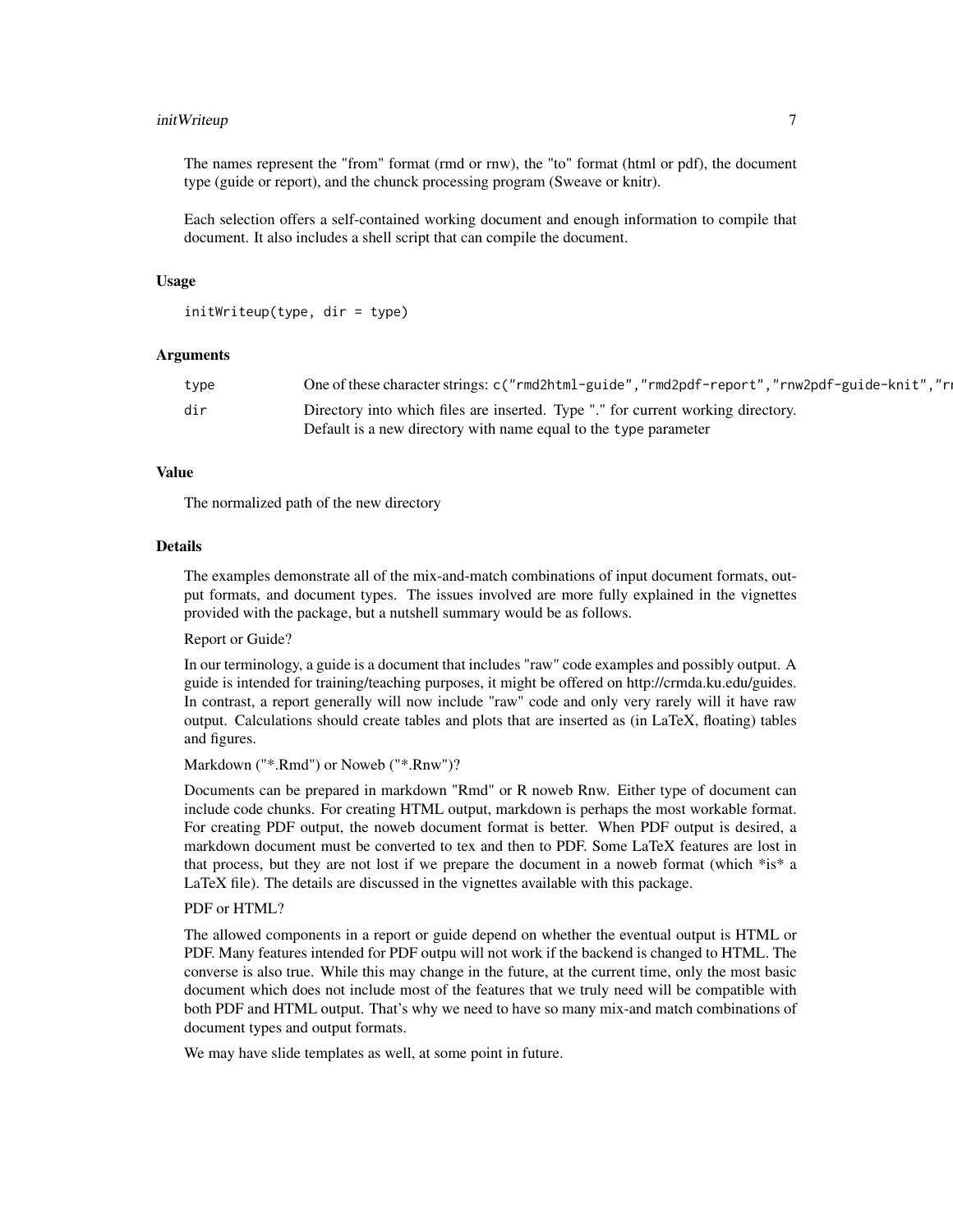#### <span id="page-7-0"></span>Author(s)

Paul Johnson <pauljohn@ku.edu>

#### Examples

```
tdir <- tempdir()
cat("Will Create All Doc Types in Temp Dir:\n ", tdir, "\n")
doctype <- c("rmd2html-guide", "rmd2pdf-report",
          "rnw2pdf-guide-knit", "rnw2pdf-guide-sweave",
          "rmd2pdf-guide", "rnw2pdf-report-knit",
          "rnw2pdf-report-sweave", "rnw2pdf-slides-sweave")
folders <- vapply(doctype, function(x){
               initWriteup(x, dir = file.path(tdir, "todaytest", x))},
           character(1))
folders
list.files(file.path(tdir, "todaytest"), recursive = TRUE)
## Compile one example in the rnw2pdf-report-sweave folder
list.files(file.path(tdir, "todaytest/rnw2pdf-report-sweave"))
## requires pdflatex on system
rnw2pdf("skeleton.Rnw", wd = file.path(tdir, "todaytest/rnw2pdf-report-sweave"),
         engine = "Sweave")
## Check the pdf was created
list.files(file.path(tdir, "todaytest/rnw2pdf-report-sweave"))
if(interactive()) browseURL(file.path(tdir, "todaytest/rnw2pdf-report-sweave", "skeleton.pdf"))
unlink(file.path(tdir, "todaytest"), recursive = TRUE)
```
rmd2html *Convert an Rmd file into an HTML file*

#### **Description**

This is a very simple wrapper around the rmarkdown::render function. It makes sure that the style sheet we want to use is applied to the data.

#### Usage

```
rmd2html(
  fn = NULL,wd = NULL,...,
 verbose = FALSE,
 purl = TRUE,
 tangle = purl,
  backup = TRUE)
```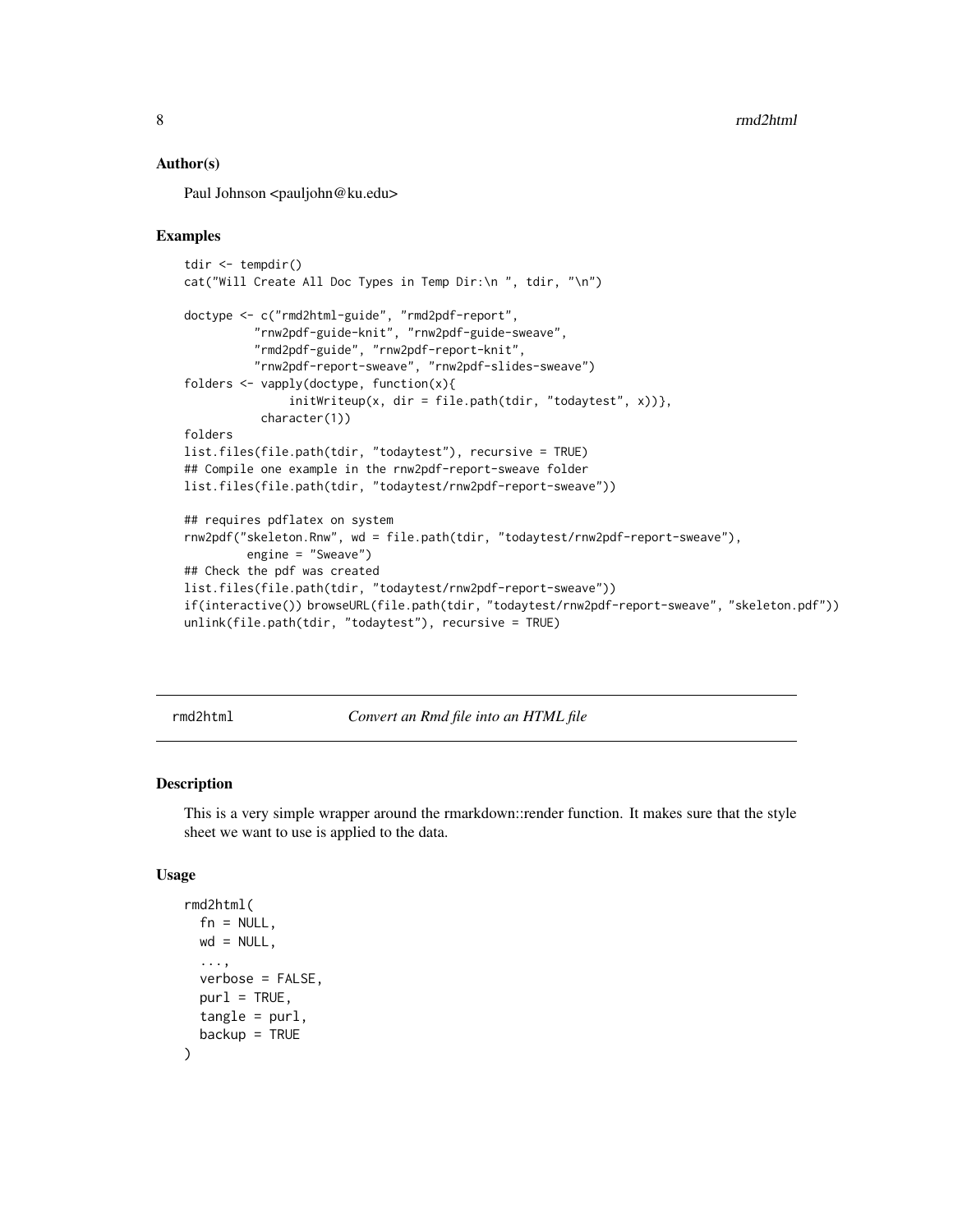#### rmd2html 9

#### Arguments

| fn                      | One or more filenames ending in "*.Rmd".                                                                                                                                                                                                                                                                                                                                                                                                                                                                               |
|-------------------------|------------------------------------------------------------------------------------------------------------------------------------------------------------------------------------------------------------------------------------------------------------------------------------------------------------------------------------------------------------------------------------------------------------------------------------------------------------------------------------------------------------------------|
| wd                      | A working directory name of the Rmd file. If not specified, then the current<br>working directory from R will be used.                                                                                                                                                                                                                                                                                                                                                                                                 |
| $\sim 100$ km s $^{-1}$ | Arguments that will be passed to rmarkdown:: render and rmarkdown:: html_document.<br>We usually have customizations via parameters css and template, but many<br>other parameters can be specified to change arguments for rmarkdown:: render<br>and rmarkdown::html_documents. These possible arguments for html_document:<br>c("toc","toc_depth","toc_float","number_sections","section_divs","fig_width","fig_he<br>These arguments intended for render() are allowed: c("output_file","output_dir","output_option |
| verbose                 | The opposite of render(quiet = TRUE). Shows compile commentary and pandoc<br>command. Can be informative!                                                                                                                                                                                                                                                                                                                                                                                                              |
| purl                    | Default TRUE, synonym for tangle. Set either one, or set both same, result is<br>same.                                                                                                                                                                                                                                                                                                                                                                                                                                 |
| tangle                  | Default TRUE, synonym for purl                                                                                                                                                                                                                                                                                                                                                                                                                                                                                         |
| backup                  | Default TRUE. Will create backup copies of pdf, R, Rnw files before replacing<br>them. Uses kutils::file.backup                                                                                                                                                                                                                                                                                                                                                                                                        |

#### Details

Running this will be the same as running the rmd2html.sh script within the directory.

#### Value

A vector of output file names

#### Author(s)

Paul Johnson <pauljohn@ku.edu>

#### Examples

```
tdir <- tempdir()
doctype <- "rmd2html-guide"
dirout <- initWriteup(doctype, dir = file.path(tdir, doctype))
list.files(dirout)
result <- try(rmd2html("skeleton.Rmd", wd = dirout))
if(inherits(result, "try-error")){
   MESSG <- paste("Compiling the markdown file failed, perhaps",
                  "your version of pandoc is not found")
   print(MESSG)
} else {
   ## Check the result file:
   MESSG <- paste("Check the directory", dirout, "for results.")
   print(MESSG)
   list.files(dirout)
```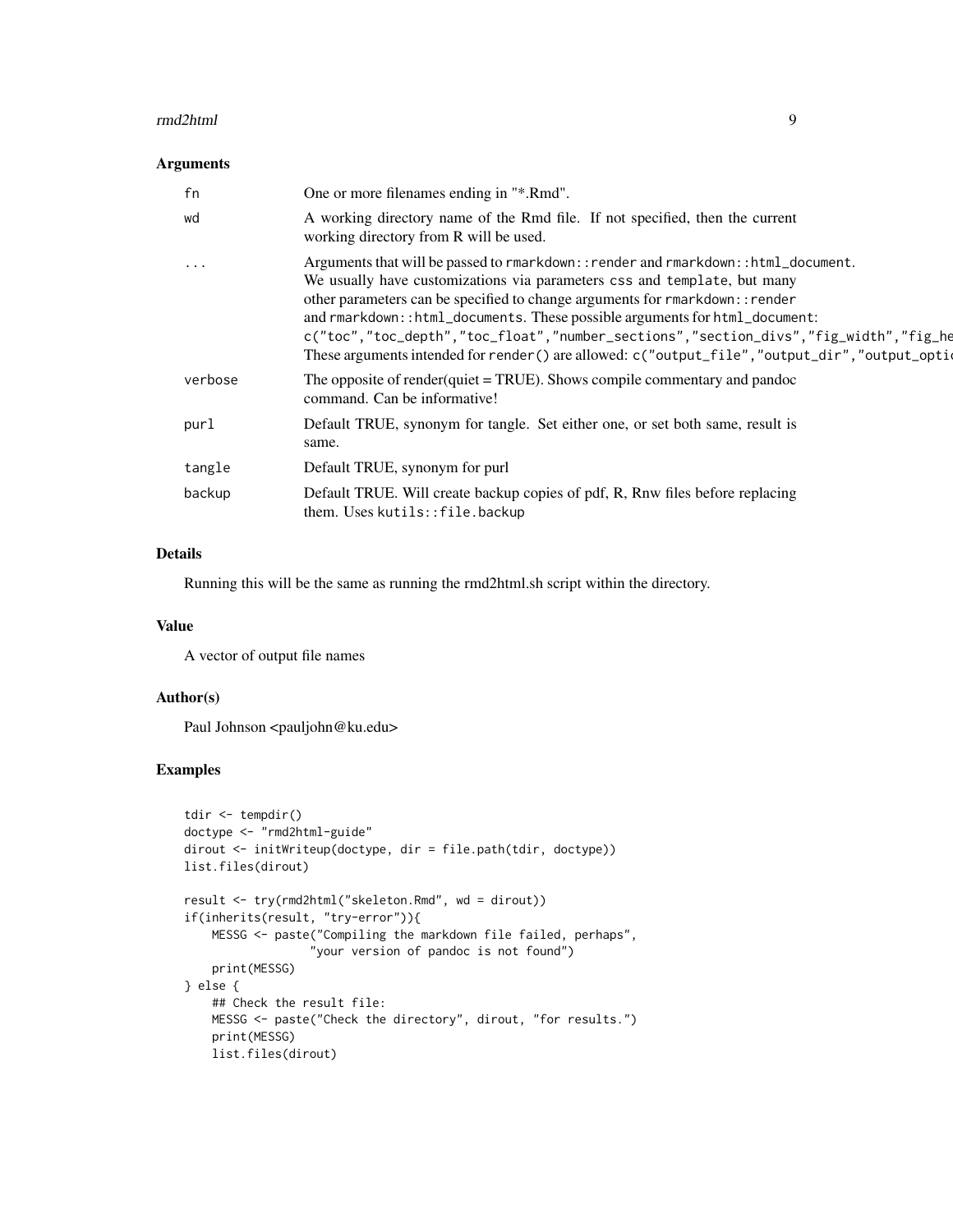10 rmd2pdf

```
if(interactive() && file.exists(file.path(dirout, "skeleton.html"))) {
       browseURL(file.path(dirout, "skeleton.html"))
    }
}
unlink(dirout)
```
rmd2pdf *Convert Rmd to PDF*

#### Description

Convert an Rmd file to PDF by Sweaveing or knitting and then compiling.

#### Usage

```
rmd2pdf(
  fn = NULL,wd = NULL,...,
 verbose = FALSE,
 purl = TRUE,tangle = purl,
 backup = TRUE)
```
#### Arguments

| fn                   | One or more filenames ending in "*.Rmd".                                                                                                                                                                                                                                                                                                                                                                                                       |
|----------------------|------------------------------------------------------------------------------------------------------------------------------------------------------------------------------------------------------------------------------------------------------------------------------------------------------------------------------------------------------------------------------------------------------------------------------------------------|
| wd                   | A working directory in which the Rmd file exists. Leave as NULL if file is in<br>current working directory,                                                                                                                                                                                                                                                                                                                                    |
| $\sim$ $\sim$ $\sim$ | Arguments that will be passed to rmarkdown:: render and rmarkdown:: pdf_document.<br>Our defaults set a LaTeX template, toc = TRUE, and the pandoc_args includes<br>use of the listings class. Users may override by specifying named arguments for<br>render(): c("output_file","output_dir","output_options","intermediates_dir","knit_rod<br>Users may also specify named arguments for pdf_document: ("toc", "toc_depth", "number_sections |
| verbose              | The opposite of render(quiet = TRUE). Shows compile commentary and pandoc<br>command. Can be informative!                                                                                                                                                                                                                                                                                                                                      |
| purl                 | Default TRUE                                                                                                                                                                                                                                                                                                                                                                                                                                   |
| tangle               | Default TRUE, synonym for purl                                                                                                                                                                                                                                                                                                                                                                                                                 |
| backup               | Default TRUE. Will create backup copies of pdf, R, Rnw files before replacing<br>them. Uses kutils::file.backup                                                                                                                                                                                                                                                                                                                                |

#### Details

Running this will be the same as running the rmd2pdf.sh script within the directory.

<span id="page-9-0"></span>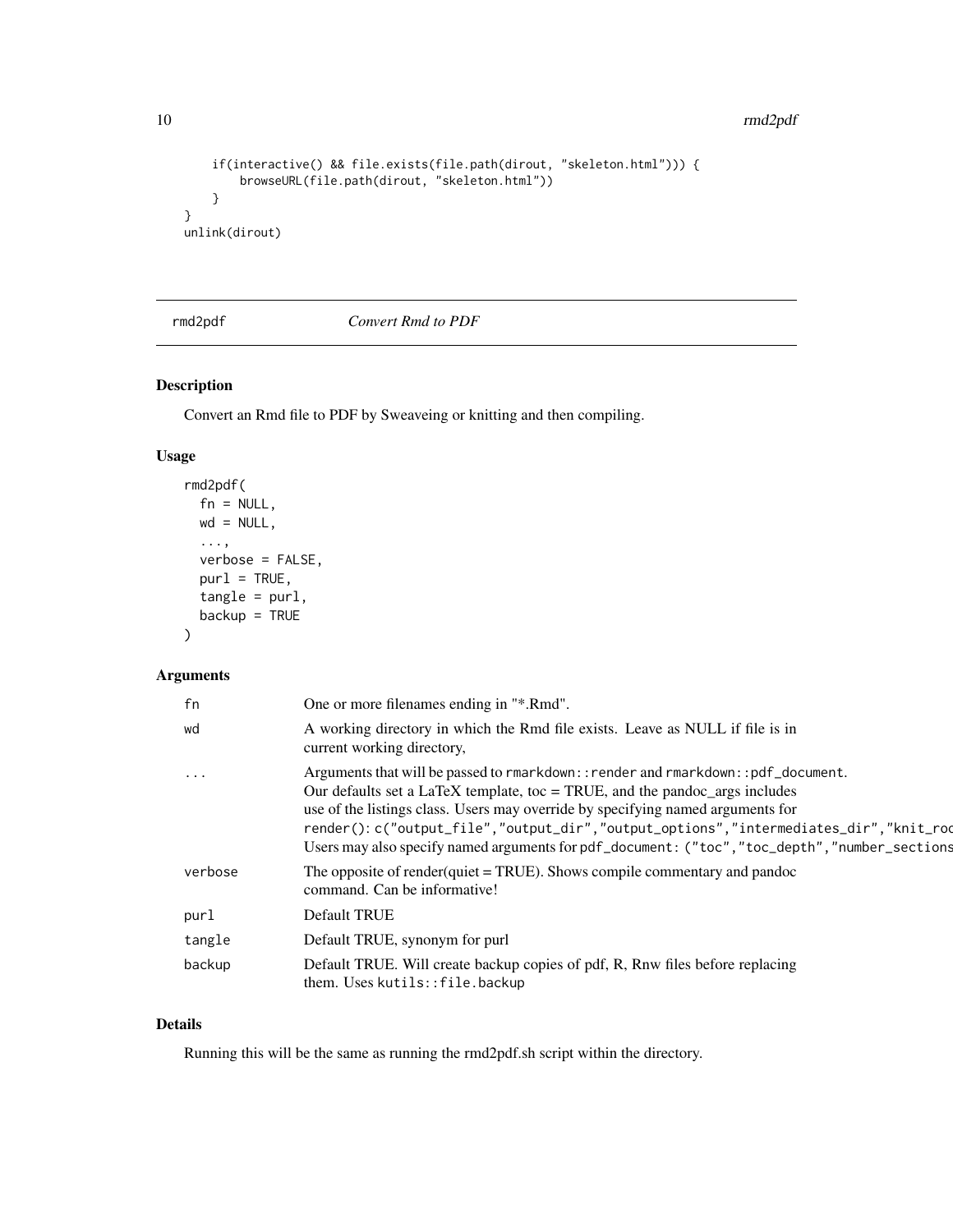#### <span id="page-10-0"></span> $r_{\rm m}$  rnw2pdf  $11$

#### Value

A vector of output file names

#### Author(s)

Paul Johnson <pauljohn@ku.edu>

#### Examples

```
tdir <- tempdir()
fmt <- "rmd2pdf-guide"
dirout <- initWriteup(fmt, dir = file.path(tdir, fmt))
print(dirout)
list.files(dirout)
of1 <- try(rmd2pdf("skeleton.Rmd", wd = dirout))
if(inherits(of1, "try-error")){
    MESSG <- paste("Compiling the markdown file failed, perhaps",
                  "you should run with parameters verbose=TRUE",
                  "and keep_tex=TRUE")
    print(MESSG)
} else {
   ## Check the result file:
   MESSG <- paste("Check the directory", dirout, "for results.")
   print(MESSG)
   list.files(dirout)
    if(interactive() && file.exists(file.path(dirout, "skeleton.pdf"))) {
        browseURL(of1)
    }
}
unlink(dirout)
```
rnw2pdf *Convert (Sweave & compile) an Rnw or lyx file to PDF*

#### Description

Documents saved with suffix ".lyx" or ".Rnw" will be converted. Note it is very important to specify the engine for the code chunks correctly, this can be either "Sweave" or "knitr".

#### Usage

```
rnw2pdf(
  fn = NULL,wd = NULL,
  ...,
  engine = "knitr",
 pur1 = TRUE,
```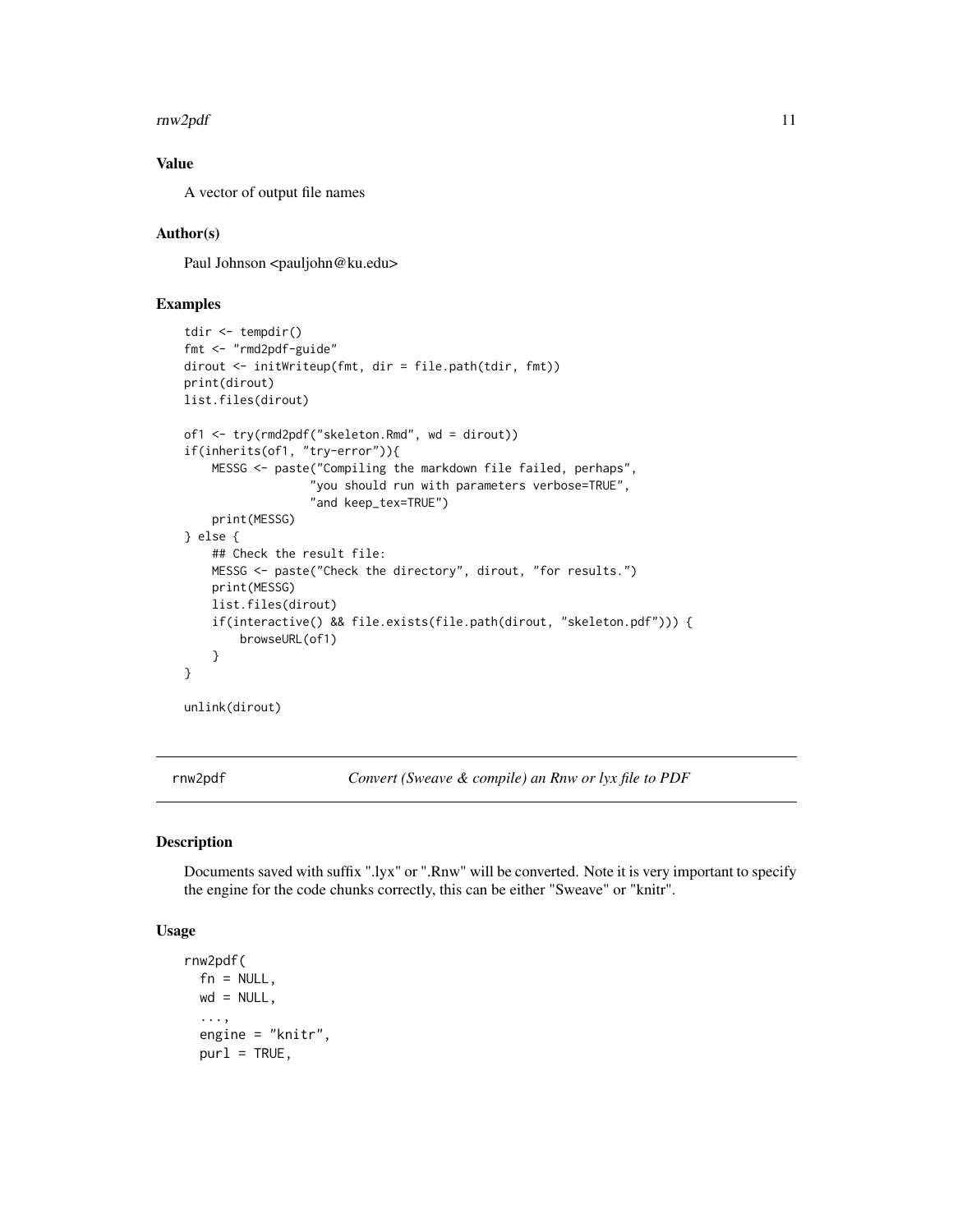```
tangle = purl,backup = TRUE,
 clean = TRUE,
  quiet = TRUE,
  verbose = !quiet,
 envir = parent.frame(),
 encoding = getOption("encoding")
\lambda
```
### Arguments

| fn         | One or more file names, should end in either ".Rnw" or ".lyx"                                                                                            |
|------------|----------------------------------------------------------------------------------------------------------------------------------------------------------|
| wd         | Directory in which the file to be converted exists. Leave NULL default if is in<br>current working directory.                                            |
| $\ddots$ . | Other parameters, not used at the moment.                                                                                                                |
| engine     | "knitr" or "Sweave"                                                                                                                                      |
| purl       | Default TRUE. Synonym of tangle: extract R code chunks                                                                                                   |
| tangle     | Same as purl, both parameters have same result                                                                                                           |
| backup     | Default TRUE. Will create backup copies of pdf, R, Rnw files before replacing<br>them. Uses kutils::file.backup                                          |
| clean      | Default TRUE. Remove intermediate LaTeX files when using texi2pdf                                                                                        |
| quiet      | Default = TRUE. No output unless an error occurs. Antonym for verbose.                                                                                   |
| verbose    | Default $=$ !quiet. Antonym for quiet. Functions try to reduce amount of<br>screen output. Knitr functions that use quiet flag will be set to ! verbose. |
| envir      | environment for evaluation, see knit r documents, defaults to parent.frame().                                                                            |
| encoding   | character encoding, defaults from user options                                                                                                           |

#### Value

names of pdf output files

#### Author(s)

Paul Johnson <pauljohn@ku.edu>

#### Examples

```
tdir <- tempdir()
fmt <- "rnw2pdf-guide-sweave"
dirout <- initWriteup(fmt, dir = file.path(tdir, fmt))
print(dirout)
list.files(dirout)
of1 <- try(rnw2pdf("skeleton.Rnw", engine = "Sweave", wd = dirout, backup = TRUE))
if(inherits(of1, "try-error")){
    MESSG <- paste("Compiling the markdown file failed, perhaps",
                   "there is an R or LaTeX error.",
```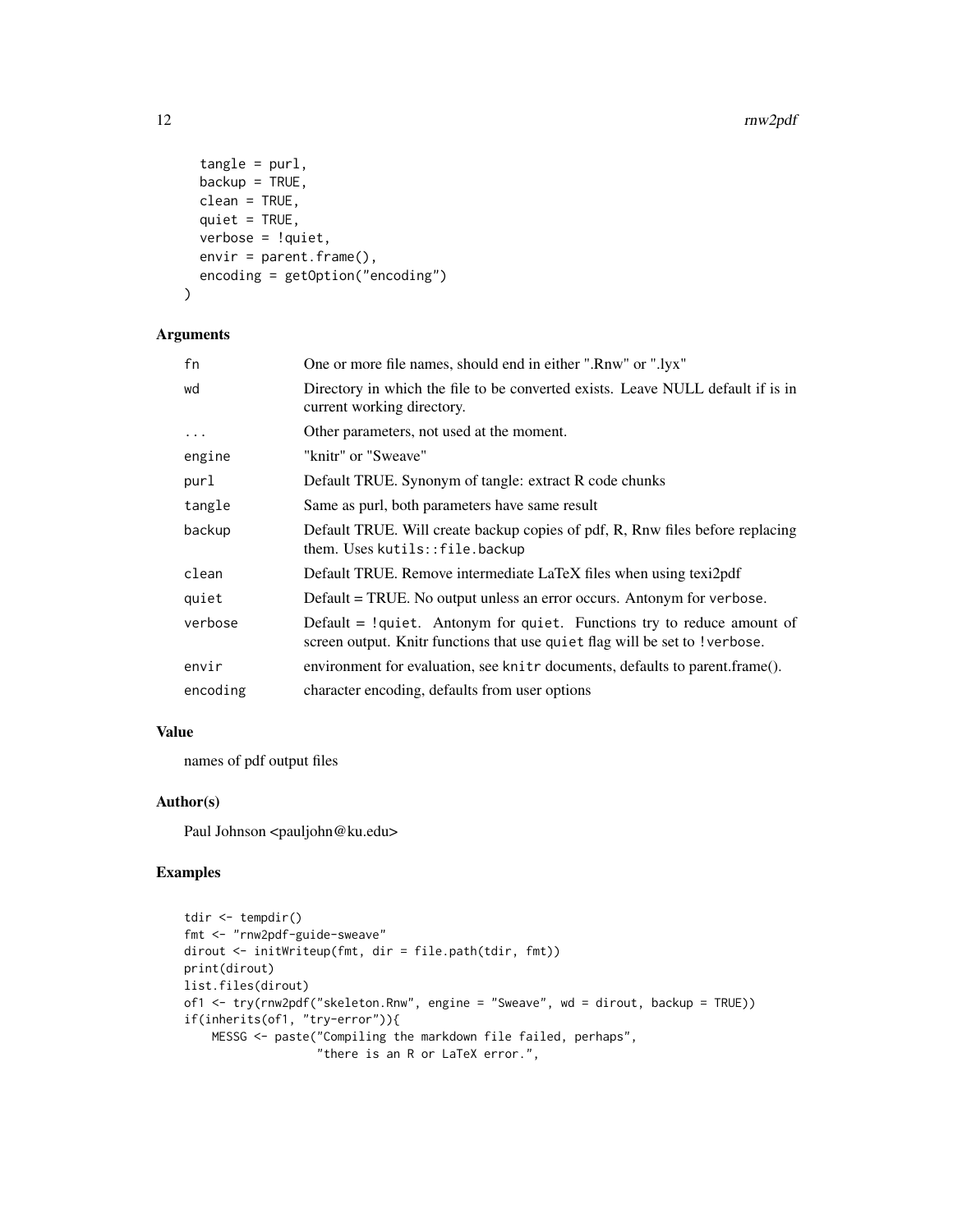#### $\frac{r}{2}$ rnw $2$ pdf  $\frac{13}{2}$

```
"Run again with parameters verbose=TRUE",
                   "and clean=FALSE")
    print(MESSG)
} else {
    ## Check the result file:
    MESSG <- paste("Check the directory", dirout, "for results.")
    print(MESSG)
    list.files(dirout)
    if(interactive() && file.exists(of1)) {
        browseURL(of1)
    }
}
unlink(dirout)
```